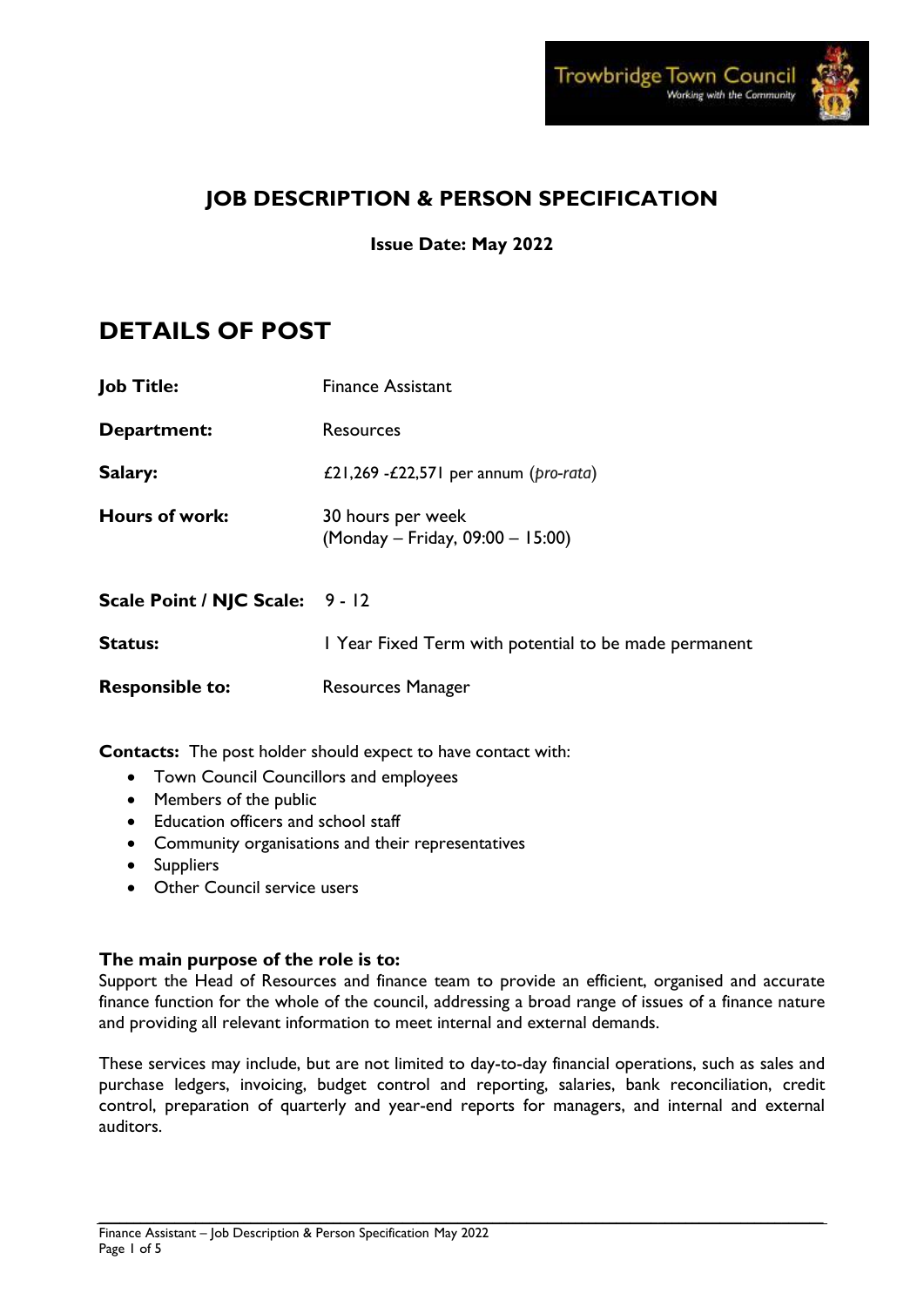# **This involves:**

The timely and accurate processing of invoices and input of data, onto the Omega system whilst supporting the Finance Officers.

# **MAIN DUTIES & RESPONSIBILITIES**

### **1. Support the book keeping work of the Council, including**

- Bank any cash or cheque receipts on a weekly basis
- Ensure all banking, including TIC/Civic/Museum/Longfield Community Centre receipts, is reconciled promptly with the bank statements; undertake full bank reconciliations on a monthly basis
- Manage the petty cash float for all departments
- Process all receipts (including credit card) and payments (including direct debits / standing Orders etc.) using Omega
- Raise purchase orders for any order of £1000 or above
- Process purchase invoices using Omega; checking that all are correctly authorised and coded
- Arrange regular payments to suppliers through the purchase ledger system or in urgent cases by manual cheque; on a weekly basis or more frequently if required
- Arrange manual cheque payments for expenses, petty cash etc. as required and process through the cashbook section of Omega
- Ensure purchase invoices/credit notes etc. are filed in numerical order; Ensure digital copies of all invoice are recorded and stored on the s-drive
- Review suppliers statements each month to ensure up to date records are held
- Raise sales invoices as required using sales ledger section of Omega and issue to customers
- Oversee the raising of sales ledger invoices for the Civic and Longfield Community Centre and the filing of invoices/credit notes in numerical order
- File all computerised records relating to cash book, purchase ledger, sales ledger, journal
- Organise resources to meet accuracy and deadline requirements

### **2. Support monthly payroll using computerised SAGE package**

- Implement any action any changes to tax code or national insurance details or pension contributions as instructed by HMRC
- Implement any salary scale increases or changes as instructed by Resources Manager or Head of Service
- Ensure any deductions are made in relation to sick pay, maternity/paternity pay, tax credits or student loans. A.O.Es to be paid to relevant organisations
- Process the payroll using SAGE, printing any necessary summaries. Ensure employee payslips for distributed in a timely manner
- Check printed documents against previous months' payroll; investigate any major differences and report to Resources Manager & Head of Service.
- Ensure details of the payment due to HMRC are printed, reconciled and subsequently paid by month end
- Calculate pension contributions payable to Wiltshire Pension Fund (WPF) and Prudential, reconcile with summaries and submit to reach recipient by month end
- Submit information to HMRC through government gateway
- File all documentation and print outs related to payroll ensuring there is a complete audit trail
- Take monthly back-ups after payroll has been updated
- Complete year end reconciliation of PAYE, National Insurance, Tax Credits, Maternity/Paternity/Sick pay, Pension contributions and any other deductions; produce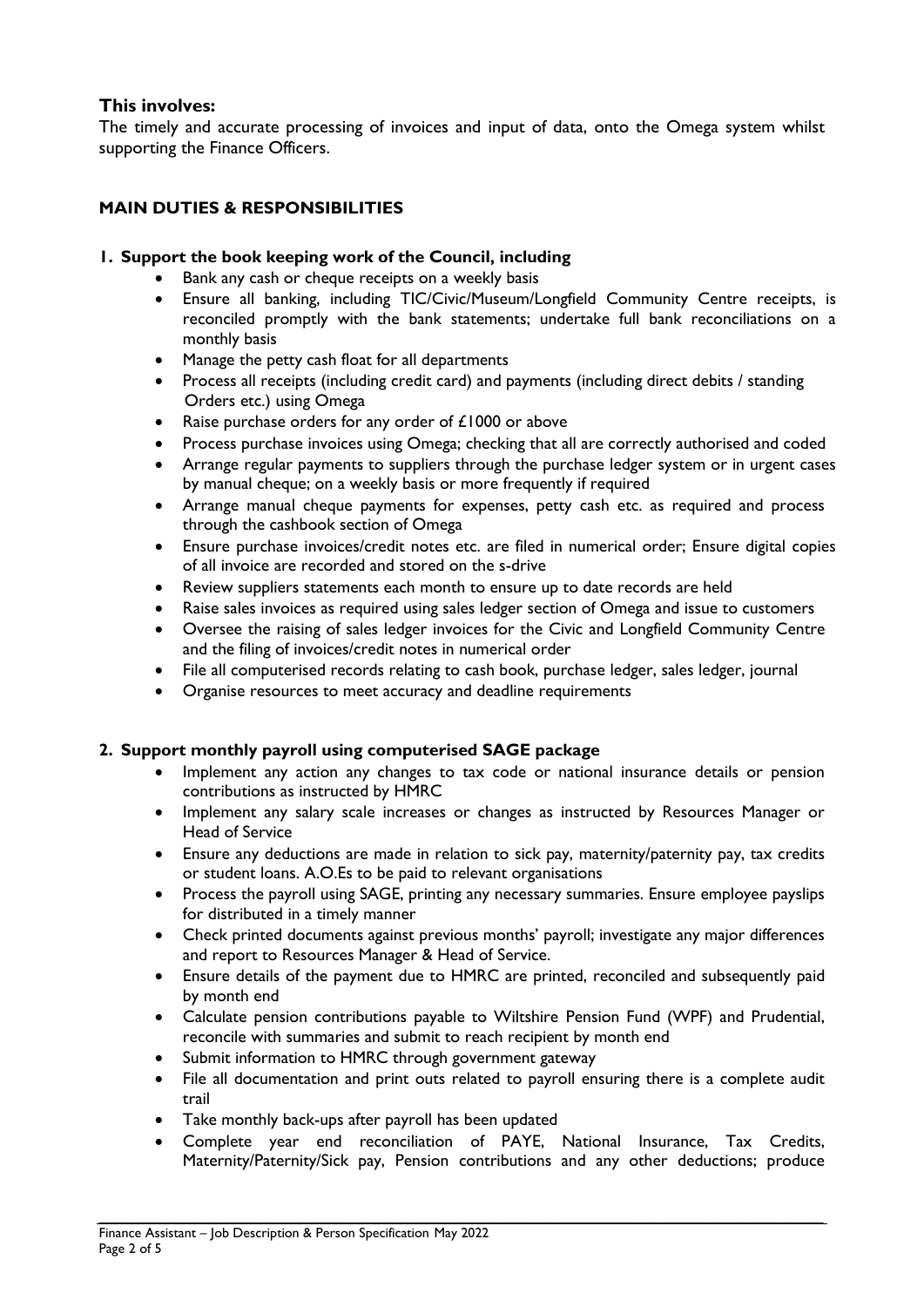P45s/P60s/ and Annual Returns; obtain approval of the figures from the Head of Resources before submitting to relevant bodies

- **3. Support the financial and management accounting work of the Council up to the trial balance stage**
	- Complete all entries detailed above in preparation for the Head of Resources approval and the subsequent printing of the monthly management accounts and balance sheet

#### **4. Assist in the production of the monthly management accounts with the Resources Manager and where necessary, the Head of Resources**

- Reconcile the Civic Centre and TIC banking and take appropriate action where there are differences
- Provide managers with information on their accounts as required
- Undertake a review with the Resources Manager and/or Head of Service to determine if further analysis is required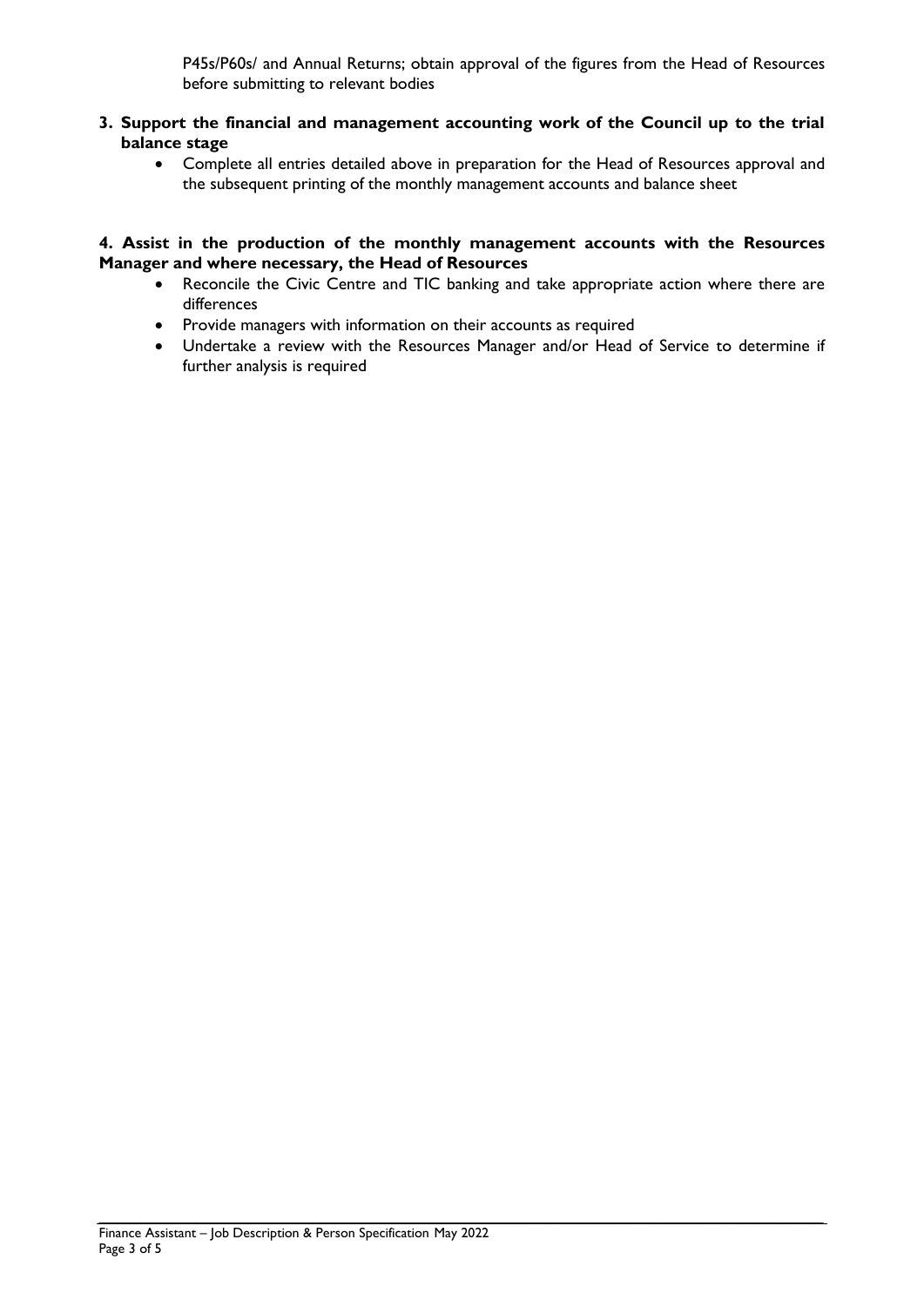|                                      | <b>Essential</b>                                                                                                                                                                                                                                                                                                                                                                                                                                                                                                                                         | <b>Desirable</b>                                                                                                                                                                                                                                                                            |
|--------------------------------------|----------------------------------------------------------------------------------------------------------------------------------------------------------------------------------------------------------------------------------------------------------------------------------------------------------------------------------------------------------------------------------------------------------------------------------------------------------------------------------------------------------------------------------------------------------|---------------------------------------------------------------------------------------------------------------------------------------------------------------------------------------------------------------------------------------------------------------------------------------------|
| Qualifications<br>& Training         | 5 GCSEs at Grade C or<br>$\bullet$<br>equivalent, including English and<br>Maths<br><b>AAT Level 3 Accounting</b><br>Qualification                                                                                                                                                                                                                                                                                                                                                                                                                       | ILCA (Introduction to Local<br>Administration)                                                                                                                                                                                                                                              |
| <b>Experience</b>                    | • Minimum of 2 years' experience<br>within a finance department<br>• Good understanding of accounting<br>processes and procedures<br>• Computer work with a wide range<br>of document types<br>• Organisational capability<br>• Able to produce budget and manage<br>and finance systems<br>• Experience of credit control<br>• Able to work effectively with<br>minimal management guidance/<br>supervision<br>• Working under pressure, to meet<br>targets<br>Planning own work and being<br>extremely organised<br>• Experience of preparing invoices | • Completing end of quarter and<br>end of year financial<br>requirements<br><b>Local Government</b><br>• Finance software<br>Sage<br>Omega / Rialtas finance system<br>• Awareness of the provisions of<br>the Data Protection Act and<br>be able to apply these within<br>the organisation |
| <b>Skills and</b><br><b>Aptitude</b> | • Can produce accurate work<br>• Able to work to own initiative<br>• IT packages including Microsoft Office<br>• Good listener & communicator<br>• Self-starter<br>• Trustworthy                                                                                                                                                                                                                                                                                                                                                                         |                                                                                                                                                                                                                                                                                             |